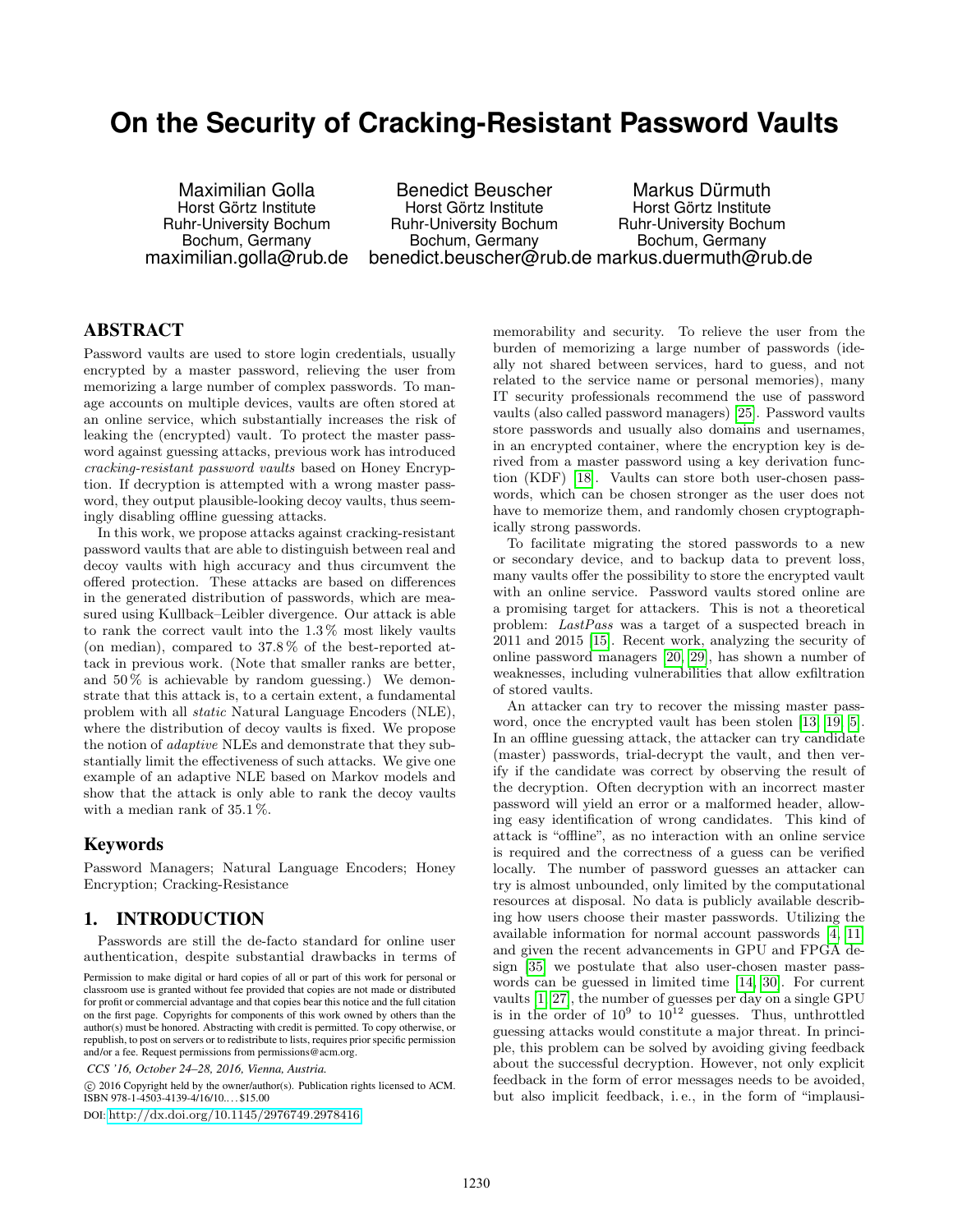ble" passwords in the vault. One solution was devised in the Kamouflage scheme [\[3\]](#page-10-3), which constructs so-called decoy vaults that are generated during a setup phase, which are encrypted under similarly structured decoy master passwords, and return predefined plausible password vaults. An attacker will get multiple vaults in an offline guessing attack and needs to decide, e. g., via online verification, which vault is the correct one. A newer proposal, NoCrack [\[9\]](#page-11-12), improved on this approach by not only offering a predefined (constant) number of decoy vaults but by generating new and plausible decoy vaults on the fly for each (wrong) master password candidate. Additionally, they discovered a flaw in the generation of Kamouflage's decoy master passwords that led to an improved attack against the scheme. Generating reasonable looking decoy vaults is not a trivial task. NoCrack uses techniques from Honey Encryption (HE) and Natural Language Encoders (NLEs) based on Probabilistic Context-Free Grammars (PCFGs) to generate plausible decoy vaults. PCFGs have been shown to quite accurately model password distributions in the past [\[34\]](#page-11-13). In a preliminary evaluation, the authors showed that basic machine learning attacks are not able to distinguish real from decoy vaults.

#### *Contribution.*

The features used in the security analysis of the NoCrack vaults were quite simplistic: repeat counts, edit distances, and n-gram frequency statistics were used as input to the machine learning step. We show that techniques exist that can distinguish real from decoy vaults with high accuracy.

Our technique is based on the distribution of the passwords in the vaults, which can be easily measured by an attacker simply by trial-decrypting a vault with a number of wrong master passwords. By determining the similarity between distributions (we use Kullback–Leibler divergence as a measure of similarity) one can see that the distribution of passwords in the decoy vaults, generated by NoCrack, is substantially different from the distribution of other password lists. This enables us to rank the correct vault significantly higher (up to a median rank of 1.97 % for realworld vaults and 0.1 % for artificial vaults composed from real-world password lists). We show that, to some extent, this is not a problem unique to NoCrack, but also caused by differences in various password lists. Based on the observation that this problem persists for many different ways to choose decoy vaults, we propose the notion of adaptive NLEs, where the generated distribution of decoy vaults depends on the actual values stored in the vault.

Finally, we evaluate additional signals that enable one to even better distinguish real from decoy vaults. We show that additional information, such as the correlation of usernames and passwords or password policies, should be considered by the NLE. In the case of NoCrack, this results in a mean rank of 2.4 % and a 1st Quartile of 0.56 %, an improvement by a factor of 40 and 170, respectively. To summarize, our contributions include:

- (i) We show that techniques exist that can distinguish real from decoy vaults with high accuracy for NoCrack.
- (ii) We propose the notion of adaptive NLEs, where the generated distribution of decoy vaults depends on the actual values stored in the vault.
- (iii) We evaluate signals that enable one to even better distinguish real from decoy vaults via additional information such as usernames and password policies.

#### *Overview.*

In Section [2](#page-1-0) we will review some material about crackingresistant password vaults and introduce the attacker model that we consider. In Section [3](#page-3-0) we will define the concept of adaptive NLEs, as opposed to static NLEs. In Section [4](#page-4-0) we will show that for static NLEs and specifically for NoCrack, KL divergence is able to distinguish between real and decoy vaults with high accuracy. In Section [5](#page-6-0) we will describe some more factors that can be used to distinguish real from decoy vaults. In Section [6](#page-8-0) we will define an adaptive NLE based on Markov models and demonstrate its much stronger resistance against attacks compared to static NLEs.

# <span id="page-1-0"></span>2. CRACKING-RESISTANT VAULTS

In the following, we introduce the required notions and review some material about cracking-resistant password vaults and describe the attacker model that we consider.

Recall that an offline guessing attack describes an attack where one can verify guesses without contacting an online service. Thus, the number of tests that can be performed is only limited by the available computational resources. In contrast, an online service can implement rate-limiting and risk-based authentication to limit the exposure in online attack scenarios.

# 2.1 Kamouflage

Bojinov et al. [\[3\]](#page-10-3) have proposed a solution for this problem, by designing a password vault that resists offline guessing attacks. Their Kamouflage system uses a "hide-in-anexplicit-list" approach. For this, they generate a large number (they suggest  $10^7$  for medium security) of decoy vaults that are stored besides the real vault. Even by correctly guessing a master password, the attacker no longer knows whether decrypting the vault with the master password leads to the real or one of the decoy vaults present in the file.

To generate plausible looking decoys, they were required to consider that multiple passwords are generated for the same user. Therefore, they implemented a solution that generates decoys by assigning probabilities to password templates that are derived by a process similar to the concept of using a PCFG. They tokenize every given domain password and reuse those tokens across the passwords in the vault, where a token represents a word or number of a certain length. Subsequently, they validate the tokens using a dictionary and flag unknown tokens for manual user review. Based on those derived tokens, they generate plausible looking decoys via a dictionary.

A potential drawback of this approach is the storage overhead, required to save a large number of decoy vaults. Chatterjee et al. [\[9\]](#page-11-12) broke the scheme by abusing the revealed structure of the master password, once any (real or decoy) vault master password has been guessed. By identifying the tokens (e.g., "Kamouflage16"  $\rightarrow L_{10}D_2$ ) of the found password, one is able to narrow down the search space significantly and speed up the search for the remaining master passwords. This flaw even degrades the resistance against offline guessing attacks to a lower level than traditionally encrypted vaults that do not use decoys at all.

# 2.2 Honey Encryption

Honey Encryption (HE), introduced by Jules and Ristenpart [\[17\]](#page-11-14), produces a ciphertext that when decrypted with any incorrect key, yields plausible-looking decoy plaintexts,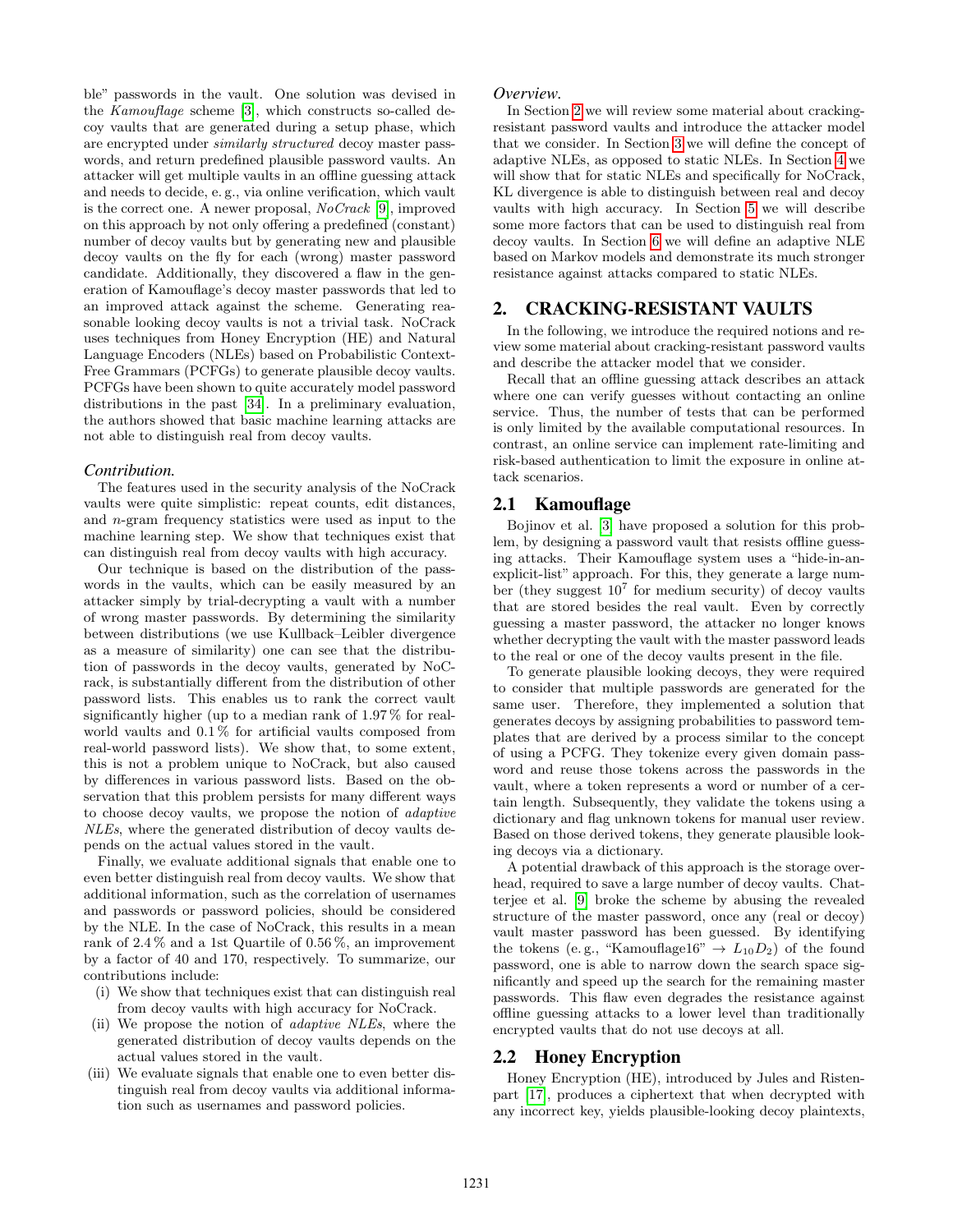<span id="page-2-0"></span>

Figure 1: Design of NoCrack (simplified). This schematic omits details, e. g., domain hashing or separated handling of humanchosen and computer-generated passwords. The Natural Language Encoder (NLE) decodes a bit string to a password and encodes vice versa.

called honey messages. It addresses the problem of encrypting plaintext using low-entropy keys, such as keys derived from passwords, by applying a specialized encoding mechanism first and encrypting the result afterward. The key challenge of building such system is the construction of a randomized message encoding scheme, called distribution transforming encoder (DTE). Creating such an encoder is relatively easy for some classes of data, like a random string, but very challenging for natural language text like real-world passwords. The authors showed the usefulness of Honey Encryption for password-based encryption schemes by building a system for encrypting RSA secret keys and credit card numbers. Utilizing an HE-scheme for encrypting a password vault provides, in contrast to Kamouflage's solution, security beyond the traditional offline work bound. In other words, it is ensured that an attack is never less expensive than attacking a traditional vault.

# <span id="page-2-1"></span>2.3 NoCrack and Natural Language Encoder

Chatterjee et al. [\[9\]](#page-11-12) used the idea of Honey Encryption to provide more secure password vaults, extending the concept previously applied in Kamouflage. An overview of the simplified architecture of NoCrack is given in Figure [1.](#page-2-0) Basically, the idea is to output "plausible looking" password vaults for each master password used for trial decrypting a vault (whereas Kamouflage only outputs decoy vaults for a small number of wrong master passwords). Here, the challenge is to generate plausible-looking vaults on the fly, which is achieved by building a new kind of DTE for encoding and decoding of natural language named Natural Language Encoder (NLE). For this, they built a DTE that takes natural language, i. e., a password pwd, as input and encodes it to a random bit string  $\vec{S}$ . Reverse, decoding any random bit string  $\vec{S}$  outputs a plausible plaintext, i.e., a password pwd. A number of promising candidates for NLEs are available (and often used for password guessing [\[34,](#page-11-13) [11,](#page-11-7) [6\]](#page-10-4) or password strength meters [\[7\]](#page-10-5) already): Probabilistic Context-Free Grammars (PCFG), n-gram Markov models, password samplers, and more.

#### *NoCrack's Approach: A PCFG Model-based NLE.*

NoCrack implements two different DTEs called UNIF (uniform) for randomly chosen passwords and SG (sub-grammar) for human-chosen passwords. While the former is straightforward to build, the construction of the latter is an unsolved problem and a challenging task. The authors of NoCrack sketched two different approaches for this, an  $n$ -gram model

and a PCFG-based solution and described the latter in detail. PCFGs can be used to model a distribution of strings in a language, i. e., passwords, by associating a probability for the members of the distribution defined by an underlying context-free grammar (CFG). In language theory, a CFG is a formal grammar that is defined by a lexicographically ordered set of production rules. A rule is specified as a pair  $(A, \alpha)$ , where A is a non-terminal and  $\alpha$  is a terminal or non-terminal symbol.

One can build a PCFG by the assignment of probabilities to such CFG rules. Due to the need to be able to encode every occurring password, there is a special catch-all rule with a very low probability. For a given PCFG, a password may be specified by a sequence of probabilities. Based on the first probability in the sequence, a rule from the set is selected for the start symbol  $S$  producing the children of  $S$  in a parse tree. Via recursion, the complete parse tree is built. They showed that a rule set probability can be represented as an integer. By this, given a PCFG, one can represent a password by a non-unique vector of integers.

In the encoding step of the NoCrack NLE, the vector of probabilities that define a parse tree, is uniformly selected from all such producing the given password. During decoding the given vector of probabilities, thus the parse tree, is used to rebuild the encoded password.

The authors proposed an SG (sub-grammar) NLE that is used to build a vault from the described single password NLE (MPW). Applying a single password NLE multiple times produces a vault of unrelated passwords that is rather insecure. Instead, the SG approach tries to build related passwords, to simulate normal user behavior more accurately. For this, all passwords stored in the real vault are parsed using the trained PCFG model. After this, a new sub-grammar PCFG that consists of the cumulative set of rules used during the parsing is built. Finally, the rule probabilities are copied from the original PCFG and renormalized over the sub-grammar PCFG. Please note that some special rules, like the aforementioned catch-all rule is always part of the used grammar. To be able to decode the SG encoded passwords, the SG is encoded as well and always the first part of the NLE's output. For full details, we refer the interested reader to the original paper [\[9\]](#page-11-12).

#### *The NoCrack Implementation.*

The authors of NoCrack implemented a full version of a Honey Encryption-based password vault. The implementation must be considered a prototype which does not always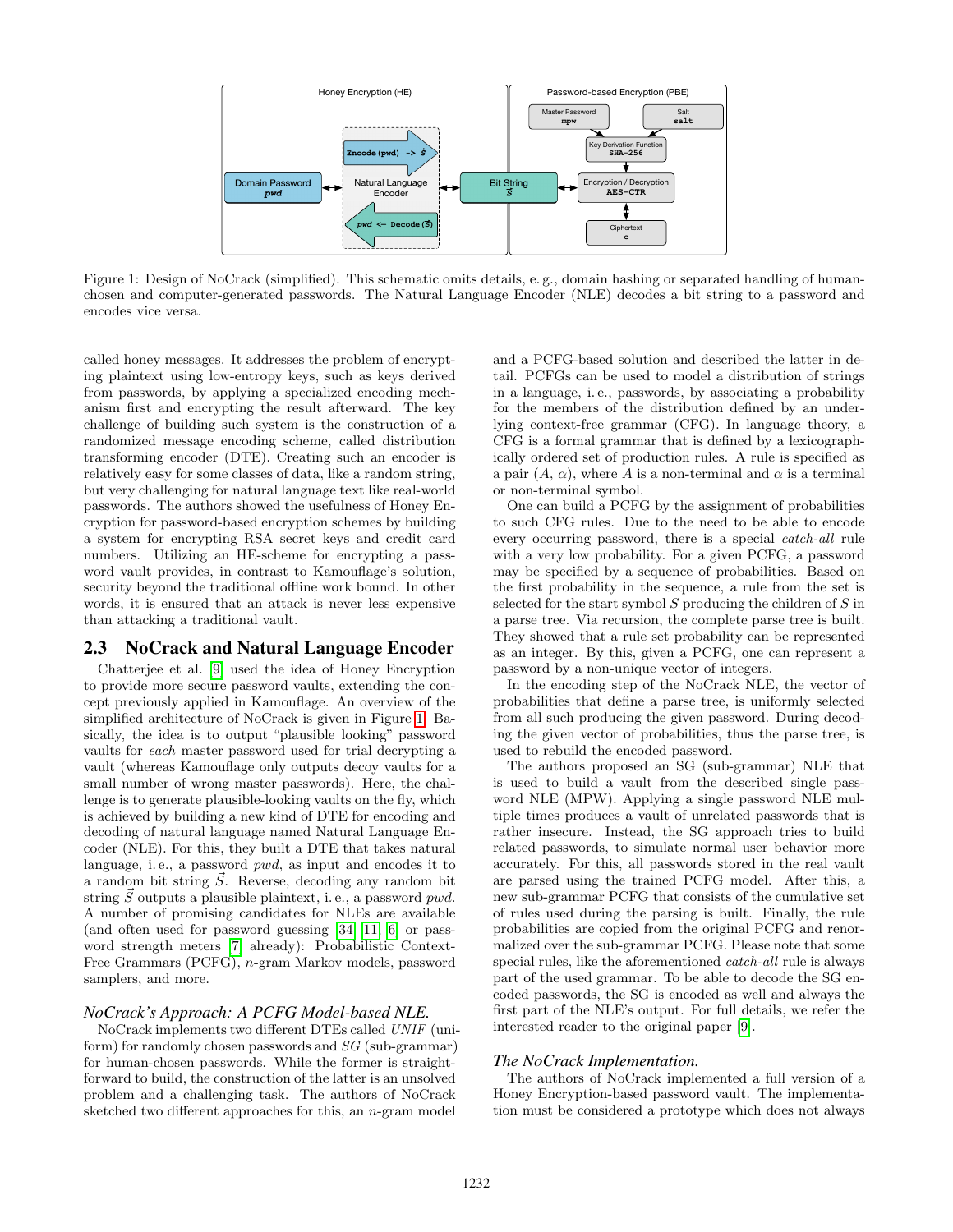correctly decrypt a vault and occasionally crashes. However, we did not focus on the manager software itself, like the implemented client–server model and encryption, but rather on the concept of the actual PCFG model-based NLE. While the software [\[8\]](#page-11-15) is still evolving, we used the version as of September 24th, 2015 for our experiments.

NoCrack, as implemented currently, does not store usernames, so technically we have to assume that usernames are known. Usernames are typically not considered secret, so we expect them to be easily retrievable, with the email address, or it may be even publicly known.

However, we would expect that any practical implementation would also store the usernames in plaintext to be able to fill out forms automatically.

# <span id="page-3-2"></span>2.4 Attacker Model

While cracking-resistant vaults, of course, are subject to all the normal attacks that can be launched against vaults, here we concentrate on so-called *online-verification attacks*, where an attacker performs online queries to verify which vault (resulting from an offline guessing attack) is the correct one.

- 1. Trial-Decryption: The attacker trial-decrypts the given encoded vault with N master password candidates according to a password distribution that is believed to be suitable for the task. This yields a number of candidate vaults  $cv_1, \ldots, cv_N$ .
- 2. Ranking of Vault Candidates: The attacker ranks the vault candidates such that the "more likely correct" vaults are (hopefully) ranked near the top. The original paper uses machine learning to rank the more likely candidate vaults to the top.
- 3. Online Verification: Finally, the attacker uses online guessing to verify the correctness of the vaults, starting with the highly ranked vaults. The number of online verification attempts the attacker is to perform depends on the countermeasures implemented by the service and can vary wildly. Note that even a single service with very weak defenses has a great impact on the security of the complete vault.

The security of a vault scheme against this type of attack is best measured by the distribution of ranks of the real vault. To this end, it is not necessary to create millions of decoy passwords; as those are chosen uniformly by the NLE anyway it is good enough to observe the ranking of the real vault in a much smaller set of decoy vaults. The average rank of the real vault among the decoy vaults is a good measure for the average defense against online-verification attacks.

# 2.5 Further Related Work

Besides cracking-resistance, other security and usability aspects of password vaults were studied. Especially, the security of web-based password managers was examined by Li et al. [\[20\]](#page-11-3). They found flaws in the function for generating one-time passwords, the use of bookmarklets, and a password sharing feature. An attack that abuses the autofill functionality was described by Silver et al. [\[29\]](#page-11-4). They described multiple ways to execute their so-called Sweep Attack, by injecting JavaScript on the fly into the victim's browser. The potential threat by cross-site scripting (XSS) attacks was analyzed by Stock et al. [\[31\]](#page-11-16). McCarney et al. [\[22\]](#page-11-17) investigated the usability of a dual-possession-based vault alternative. Their solution leverages a desktop computer

and a smartphone to build a theft-resistance system without the use of a master password. Further, Gasti and Rasmussen [\[13\]](#page-11-5) analyzed the formal security of encrypted vault storage formats. They provided two realistic security models and evaluated a number of popular password managers.

# <span id="page-3-0"></span>3. STATIC AND ADAPTIVE NLES

A central aspect of an NLE used in a password vault is the distribution of its generated decoy vaults. It needs to generate decoy vaults that cannot be easily distinguished from the real vault. Technically, for a traditional vault software, this distribution exists as well, with two vaults, the "error vault"  $\perp$  and the correct vault, having a non-zero probability. For Kamouflage this distribution has a limited number of vaults with non-zero probability. To decrypt the vault, the NLE construction, as used in NoCrack, gets a bit string as input. This bit string is generated by applying a KDF to the used master password. Thus, the input distribution for the NLE is (close to) a uniform distribution, and (practically) independent of the distribution of the guessed master passwords. We distinguish two variants of NLEs:

- (i) Static NLEs: an NLE where the generated distribution of decoy vaults is independent of the actual values stored in the vault.
- (ii) Adaptive NLEs: an NLE where the generated distribution of decoy vaults depends on the actual values stored in the vault.

Of course, the decoy vaults always depend on the master password.

# <span id="page-3-1"></span>3.1 Static Distribution NLEs

NoCrack and all NLEs that follow the schematics in Figure [1](#page-2-0) are necessarily static, as no information about the stored vault is available to the NLE. Thus, the distribution of decoy vaults is necessarily independent of the passwords stored in the vault.

Static NLEs seem to be a logical and conservative choice for password vaults. In fact, an attacker can easily approximate the generated distribution and if the distribution transports information about the passwords stored in the vault, an attacker might be able to extract information about the vault from this easily accessible distribution.

However, as we will show in the following section, static NLEs have one major drawback and are susceptible to onlineverification attacks. In brief, the problem is that the distribution of decoy vaults needs to be fixed at one point before the actual passwords are stored. But password distributions differ substantially from one service to another, where reasons include a different password policy (which may vary over time), a different user-base, different (perceived) security requirements, and much more. A previously fixed distribution will not be able to handle these vast differences that even change over time. Furthermore, storing a strong password in such a vault will make breaking the vault easier; a counter-intuitive behavior that we should avoid at all cost.

# 3.2 Adaptive Distribution NLEs

A potential solution to the problem described in Section [3.1](#page-3-1) is offered by adaptive NLEs, where the chosen distribution of decoy vaults depends on the passwords stored in the vault. This makes it unnecessary to "predict" the changes in password distributions over time at creation time of the software, as the distribution can adapt to relevant changes from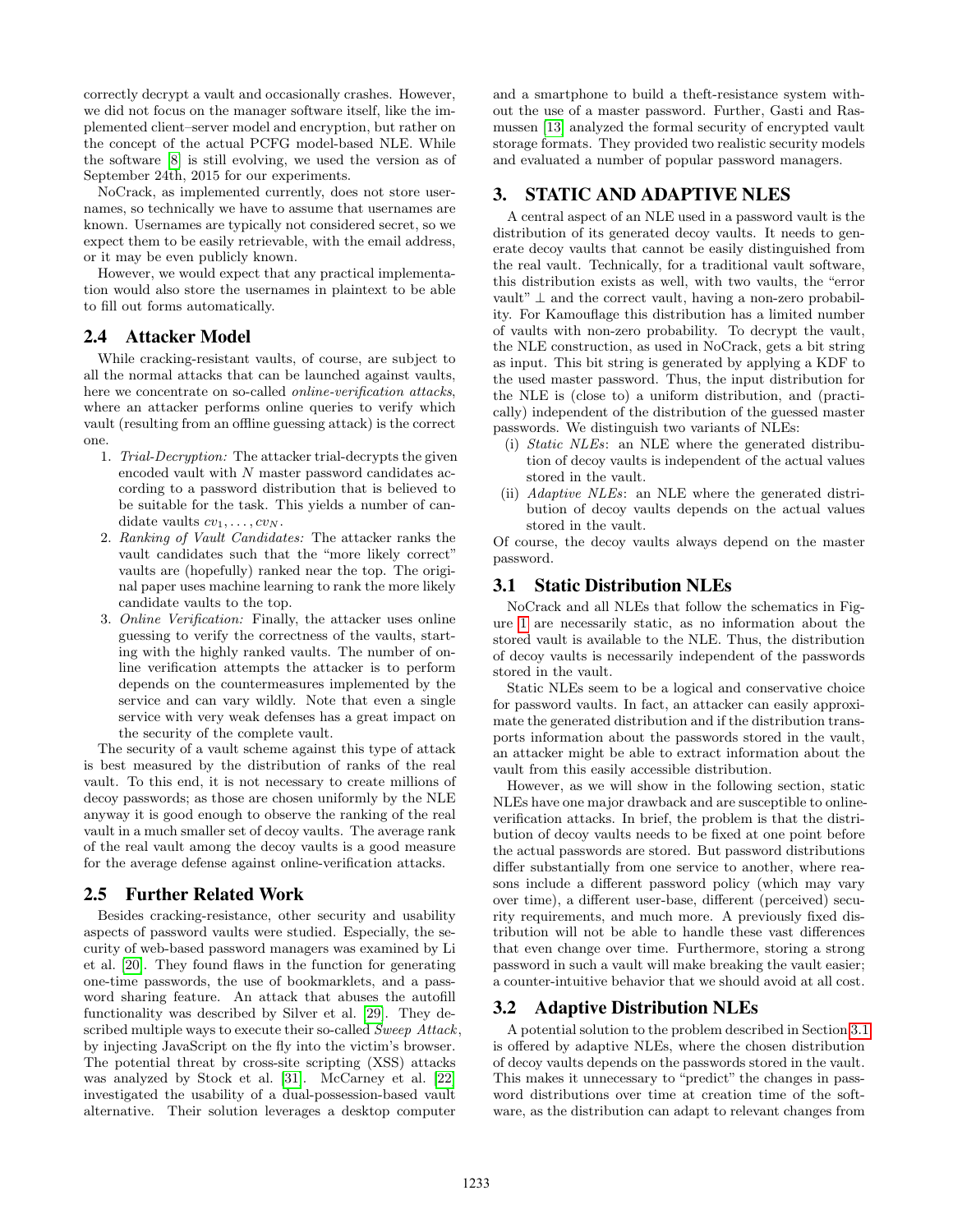the stored passwords. Obviously, this raises another security concern: When the distribution depends on the stored passwords, will knowledge of the distribution help in recovering the stored passwords? In Section [6](#page-8-0) we will show an adaptive NLE based on Markov models, which resists onlineverification attacks much better than a static NLE, and additionally, the adaptive property does not undermine the security of the scheme.

# <span id="page-4-0"></span>4. THE (IN-)SECURITY OF STATIC NLES

Our first main contribution shows that static NLEs and especially NoCrack suffer from a severe weakness that substantially limits their security. In brief, we show how an attacker can efficiently distinguish the distribution of passwords generated by NoCrack from real vaults, and we argue that this is at least partially a fundamental limitation of static NLEs.

# <span id="page-4-2"></span>4.1 Distinguishing Real from Decoy Vaults

In the attack scenario described in Section [2.4](#page-3-2) and introduced by Chatterjee et al., the adversary has created a list of candidate vaults by decrypting the encrypted vault with a number of candidate master passwords. We can assume that the correct master password is in the list of candidate passwords and thus the correct vault is among the list of candidate vaults. Then an attacker wants to rank the available candidate vaults so that the average position of the true vault in the list of candidate vaults is near the top of the list. A "perfect" NLE would lead to an average rank of 50 %, as there was no way to distinguish real from decoy vaults and thus the ranking cannot do better than guessing. Chatterjee et al. tested attacks based on generic ML algorithms. We devise an alternative attack targeting the similarity of the observed distributions, based on the Kullback–Leibler divergence.

#### *Kullback–Leibler Divergence.*

The Kullback–Leibler divergence (KL divergence) is a measure of the difference between two probability distributions. Given two probability distributions  $P$  and  $Q$ , the KL divergence is defined as

$$
D_{KL}(P \parallel Q) = \sum_{z \in \text{supp}(P)} P[z] \cdot \log \frac{P[z]}{Q[z]},
$$

provided that supp $(P) \subset \text{supp}(Q)$ , and  $\infty$  otherwise. We use logarithms to base 2 throughout this work. The measure is not symmetric in  $P$  and  $Q$ .

#### *Setup.*

The setup follows the attack model described in Section [2.4.](#page-3-2) We highlight the deviations from there in the following.

1. Determining Distribution  $P_{decay}$  of Decoy Vaults: Static NLEs have the (defining) property that the distribution of decoy vaults is constant. This distribution can be obtained in two ways: Either, it can be approximated by repeatedly sampling passwords from the distribution by evaluating the KDF and trial-decrypting the vault (similar, but less computationally expensive, one can choose and decode a bit string from uniform random). We use this method in the current section and we determine the influence of the sample size on the accuracy of the attack in Section [4.3.](#page-4-1) Or, for some

NLEs it is possible to use a theoretical argument to derive a mathematical description for the distribution via the source code. We use this method in Section [6.1](#page-8-1) for Markov model-based NLEs.

- 2. Trial-Decryption: The attacker trial-decrypts the given encoded vault with master password candidates, yielding candidate vaults  $cv_1, \ldots, cv_N$ .
- 3. Ranking of Vault Candidates: For the ranking in this experiment we use the similarity of distributions of passwords measured by the KL divergence. We compute the similarity scores

$$
s_i := D_{KL}(\hat{P}_{cv_i} \parallel \hat{P}_{decoy}) \quad \text{for } i = 1, \ldots, N
$$

for each candidate vault  $cv_i$ . Here,  $\hat{P}_{cv_i}$  is the distribution derived from the vault  $cv_i$  based on relative frequencies and  $P_{decay}$  is the distribution derived from the empirical measurements in the first step, again based on relative frequencies. We rank the candidate vaults based on the score  $s_i$ , where higher  $s_i$  means a larger distance from the decoy distribution and thus likely the real vault.

4. Online Verification: Finally, the attacker uses online guessing to verify the correctness of the vaults, starting with the higher ranked vaults.

# 4.2 Datasets

For completeness, we give a brief description of the datasets used in the following evaluations.

The PBVault leak is likely from before June 2011 and has a substantial overlap with credentials that were obtained via keystroke logging and HTML form injection by the ZEUS Trojan. Chatterjee et al. used this list to evaluate their NLE approach and made the file available along with the NoCrack source code. The file contains username and password pairs. To the best of our knowledge, PBVault is the only publicly available list of password vaults. Detailed statistics on the file, called Pastebin, can be found in the NoCrack paper [\[9\]](#page-11-12).

The RockYou list contains 32 million plaintext passwords. It was leaked in December 2009 through an SQL injection attack. The Gmail list contains over 5 million Google Mail credentials and was posted in September 2014 in a Russian Bitcoin forum. The Yahoo leak is from July 2012 and was obtained by attacking the Yahoo! Voices publishing service; it contains around 450 thousand passwords. The MySpace list contains around 55,000 passwords that were posted in October 2006. The passwords in the list were obtained via a phishing attack.

# <span id="page-4-1"></span>4.3 Experiments for Entire Vaults: NoCrack SG vs. PBVault

First, we present results using the KL divergence on full vaults. To keep the results comparable with previous work, we use the same set of password vaults used in the evaluation of NoCrack.

#### *Setup.*

This experiment follows the description in Section [4.1.](#page-4-2)

1. The decoy distribution  $P_{decou}$  is approximated by the relative frequencies using 30 million samples of entire vaults from the NoCrack distribution, obtained by repeatedly decrypting a vault using a wrong master password and querying it for the passwords for 50 wellknown login domains.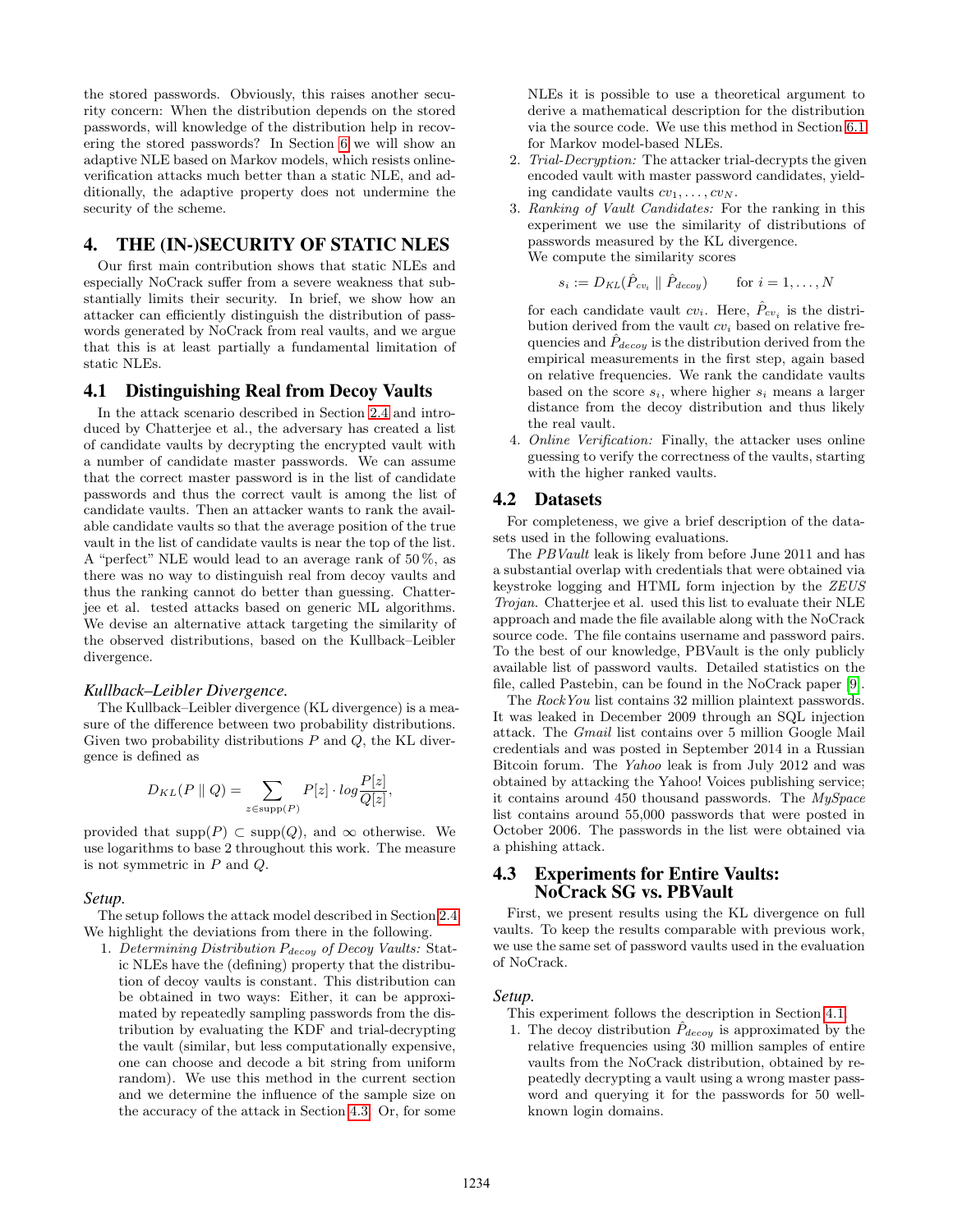<span id="page-5-0"></span>Table 1: Rank results based on a KL divergence attack of entire vaults, where smaller numbers mean a more efficient attack. Decoy vaults are chosen from the NoCrack distribution. Real vaults are chosen from the PBVault distribution. For better comparability to previous work [\[9\]](#page-11-12), we list results for varying classes of vault sizes (left), and results for varying numbers of samples for the reference distribution (right).

| KL Div.: NoCrack vs. PBVault          |                        |                      |                        |  |  |  |  |  |  |
|---------------------------------------|------------------------|----------------------|------------------------|--|--|--|--|--|--|
| NoCrack Sample Size: $30 \times 10^6$ |                        |                      |                        |  |  |  |  |  |  |
|                                       | Mean                   | $Q_{0.25}$           | Median                 |  |  |  |  |  |  |
| Vault Size 2-3<br>Vault Size 4-8      | $9.56\,\%$<br>5.97%    | $0.86\%$<br>$0.97\%$ | $2.08\%$<br>$1.86\,\%$ |  |  |  |  |  |  |
| Vault Size 9-50<br>All $(2-50)$       | $3.14\%$<br>$6.20\,\%$ | $1.12\%$<br>$1.02\%$ | $1.69\%$<br>$1.97\%$   |  |  |  |  |  |  |

- 2. As data for the ranking we use 1,000 vaults, where one "real vault" is chosen from PBVault and 999 "decoy vaults" are chosen from a list of decoy vaults, obtained by repeatedly decrypting a NoCrack vault with the wrong master password and querying it for the passwords for a specific number of login domains. Decoy vaults are chosen to have the same size as the real vault. Note that this list is disjoint from the list used for approximating  $\hat{P}_{decoy}$ .
- 3. The ranking is performed using KL divergence  $D_{KL}(\hat{P}_{cv_i} \parallel \hat{P}_{decoy}).$
- 4. This experiment is repeated 100 times for each vault in PBVault, choosing fresh decoy vaults in each iteration.

#### *Results.*

The results of this experiment are summarized in Table [1.](#page-5-0) They show that the real vault  $cv_{real}$  is ranked on average among the 6.20 % of the most likely vaults, thus reducing the amount of online guessing by approximately a factor of 16. This is significantly better than the best reported attack by Chatterjee et al. using machine learning [\[9\]](#page-11-12), which reported an average rank for the combined feature vector of 39.70 %. The situation is, however, even worse when we take a closer look at how the ranks of the real vaults are distributed. In fact, this distribution is skewed to the right, with a median of only  $1.97\%$  and a 1st Quartile of  $1.02\%$ . This means that half the vaults are among the top-ranked 1.97 % of the vaults, reducing the amount of online guessing by a factor of 50, and 25 % of the vaults are ranked among the top 1.02 %, reducing the amount of online guessing by a factor of 98. Note that we provide an attack against NoCrack taking into account further information in Section [5.4,](#page-8-2) which brings down the average rank to 2.43 % and the 1st Quartile to 0.56 %. For comparability, we also report the results separated by vault sizes, see Table [1](#page-5-0) (left). The results vary little with the vault sizes, mainly the mean gets smaller for larger vault sizes, most likely as there is more data available for the comparison.

#### <span id="page-5-1"></span>*Influence of the Size of the Training Set.*

In order to determine the influence of the number of samples for approximating the decoy distribution, we ran the experiment with varying numbers of samples. The results are summarized in Table [1](#page-5-0) (right). As expected, more samples provide better results, while the improvements are get-

| KL Div.: NoCrack vs. PBVault     |             |            |            |  |  |  |  |  |  |
|----------------------------------|-------------|------------|------------|--|--|--|--|--|--|
| Vault Size: 2-50, By Sample Size |             |            |            |  |  |  |  |  |  |
|                                  | Mean        | $Q_{0.25}$ | Median     |  |  |  |  |  |  |
| 100,000                          | 12.83%      | $3.99\%$   | 7.99%      |  |  |  |  |  |  |
| 300,000                          | $10.39\,\%$ | $3.18\%$   | $6.54\%$   |  |  |  |  |  |  |
| 1,000,000                        | $8.48\,\%$  | $2.27\%$   | 4.46%      |  |  |  |  |  |  |
| 3,000,000                        | $7.39\%$    | $1.75\%$   | $3.36\%$   |  |  |  |  |  |  |
| 10,000,000                       | $6.59\,\%$  | $1.32\%$   | $2.63\,\%$ |  |  |  |  |  |  |
| 30,000,000                       | $6.20\,\%$  | $1.02\%$   | $1.97\%$   |  |  |  |  |  |  |

ting less pronounced beyond 10 million samples. Note that this depends on the NLE used and we have found different behavior for the NLE based on Markov models, which we introduce in Section [6.](#page-8-0)

Furthermore, while a KDF, which is computationally expensive to evaluate, will slow down the trial decryptions, it cannot effectively slow down sampling of the decoy distribution. Instead, the NLE can be queried directly by providing a random bit string S as input for the NLE (cf. Figure [1\)](#page-2-0).

# <span id="page-5-2"></span>4.4 Experiments for Single Passwords: NoCrack MPW vs. Password Leaks

The previous experiments have demonstrated that there is a significant difference in the distribution of passwords sampled from NoCrack and from the PBVault leak and that the KL divergence is a suitable tool to distinguish the two. We strive to better understand how (dis-)similar password lists are, and how well the KL divergence can perform to accurately distinguish them.

All available password lists we are aware of, with the exception of the PBVault, contain single passwords only. Therefore, we sample one single random password from a number of NoCrack (SG) vaults to obtain independent password samples. This approach produces artificial vaults, containing not related but independent passwords, like NoCrack (MPW), that can be meaningfully compared with other artificial vaults built from single-passwords-only password lists.

#### *Setup.*

In this experiment we perform a pairwise comparison between two password lists. We denote one list as "real password list" R, the other as "decoy password list" D.

- 1. The decoy list D is split into two (disjoint) parts  $D_v$ and  $D_{ref}$ , where  $D_v$  is used for picking decoy vaults, and  $D_{ref}$  is used as an approximation for the reference distribution. As some lists (e. g., MySpace) are quite small, we repeatedly split D for each new vault.
- 2. We pick one "real" vault of size 10 from the set  $R$ , where we select the individual passwords independently of each other. We pick 999 "decoy" vaults of size 10 from  $D_v$ , again with independent passwords.
- 3. When computing the KL divergence, we use the set  $D_{ref}$  to obtain the reference distribution (which is disjoint from  $D_v$ ).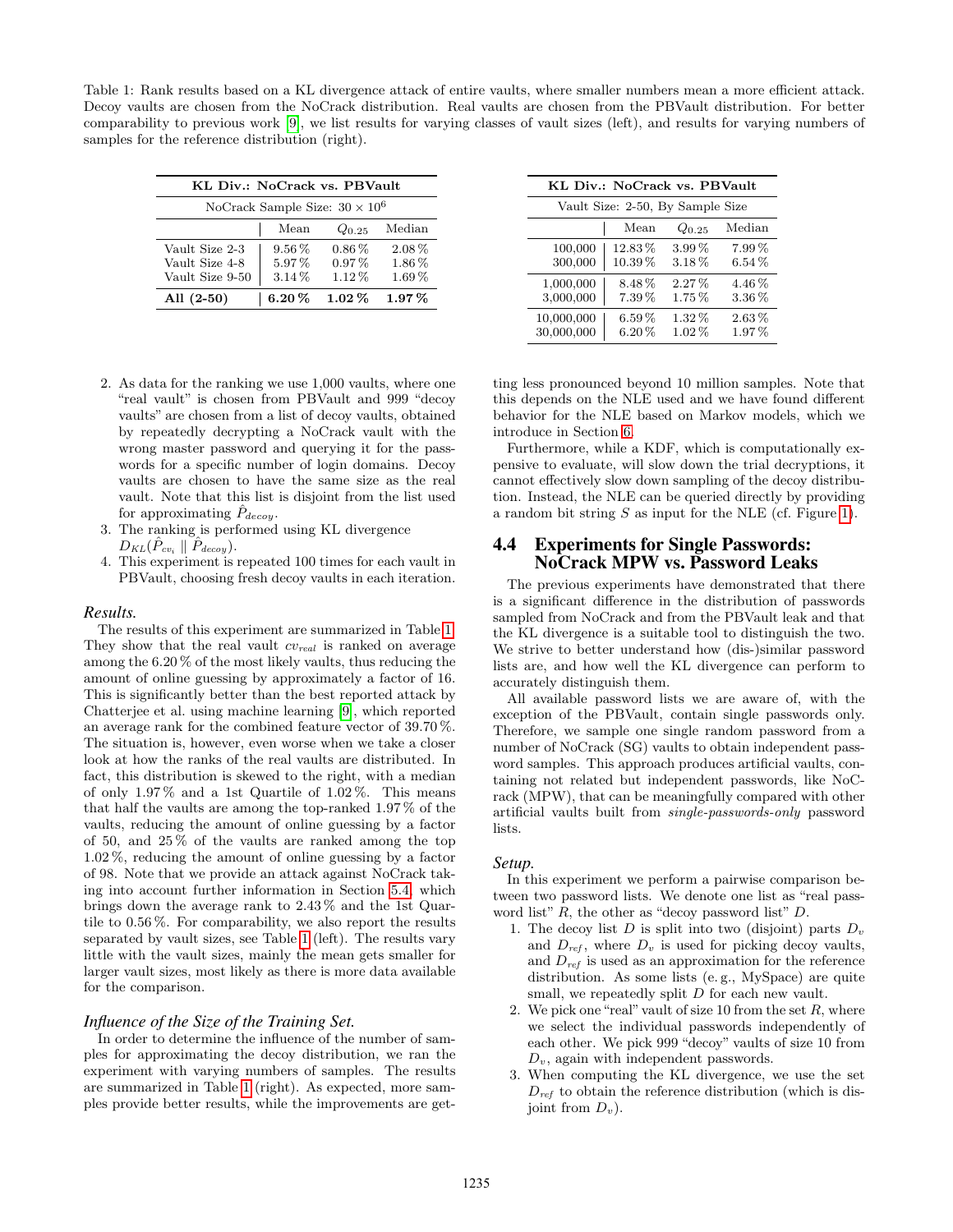<span id="page-6-1"></span>Table 2: Rank results based on KL divergence of artificial (independently selected) vaults of size 10. Note, for easier comparison we also report numbers for the static Markov NLE, which is introduced in Section [6.](#page-8-0)

|                                      | All vs. All: Average Rank                     |                                                 |                                                 |                                               |                                           |                                                    |                                                   |                                                 |                                               |  |
|--------------------------------------|-----------------------------------------------|-------------------------------------------------|-------------------------------------------------|-----------------------------------------------|-------------------------------------------|----------------------------------------------------|---------------------------------------------------|-------------------------------------------------|-----------------------------------------------|--|
| Leak D                               |                                               | RockYou                                         |                                                 |                                               | Gmail                                     |                                                    |                                                   | Yahoo                                           |                                               |  |
| Leak R                               | Mean                                          | $Q_{0.25}$                                      | Median                                          | Mean                                          | $Q_{0.25}$                                | Median                                             | Mean                                              | $Q_{0.25}$                                      | Median                                        |  |
| RockYou<br>Gmail<br>Yahoo<br>MySpace | $50.54\%$<br>$28.04\%$<br>$27.54\%$<br>27.46% | $25.03\,\%$<br>$7.01\%$<br>$7.01\%$<br>$6.91\%$ | $50.85\%$<br>$20.12\%$<br>$20.62\,\%$<br>19.82% | 50.70%<br>$50.16\%$<br>$40.05\%$<br>$28.33\%$ | 25.53%<br>$25.53\%$<br>15.92%<br>$8.21\%$ | $50.35\%$<br>$50.15\%$<br>$36.04\%$<br>$21.02\,\%$ | 49.20%<br>$40.61\,\%$<br>$50.38\%$<br>$29.07\,\%$ | $23.02\%$<br>$16.42\%$<br>$25.40\%$<br>$9.01\%$ | 49.85%<br>$36.94\%$<br>$50.80\%$<br>$22.62\%$ |  |

|                                      | All vs. All: Average Rank                       |                                                     |                                                 |                                                    |                                                |                                                      |                                                 |                                            |                                              |  |
|--------------------------------------|-------------------------------------------------|-----------------------------------------------------|-------------------------------------------------|----------------------------------------------------|------------------------------------------------|------------------------------------------------------|-------------------------------------------------|--------------------------------------------|----------------------------------------------|--|
| Leak D                               | MySpace                                         |                                                     |                                                 | NoCrack (MPW)                                      |                                                |                                                      | Static Markov (MPW)                             |                                            |                                              |  |
| Leak R                               | Mean                                            | $Q_{0.25}$                                          | Median                                          | Mean                                               | $Q_{0.25}$                                     | Median                                               | Mean                                            | $Q_{0.25}$                                 | Median                                       |  |
| RockYou<br>Gmail<br>Yahoo<br>MySpace | $10.53\,\%$<br>8.32%<br>$7.45\%$<br>$50.98\,\%$ | $1.90\%$<br>$1.60\,\%$<br>$1.50\,\%$<br>$26.80\,\%$ | $4.00\%$<br>$3.20\%$<br>$3.10\%$<br>$51.65\,\%$ | $0.18\,\%$<br>$0.12\,\%$<br>$0.11\%$<br>$0.11\,\%$ | $0.10\%$<br>$0.10\%$<br>$0.10\%$<br>$0.10\,\%$ | $0.10\,\%$<br>$0.10\,\%$<br>$0.10\,\%$<br>$0.10\,\%$ | 44.49%<br>$8.28\%$<br>$5.32\,\%$<br>$11.93\,\%$ | 15.82%<br>$0.10\%$<br>$0.10\%$<br>$0.10\%$ | 41.44%<br>$0.10\%$<br>$0.10\%$<br>$0.60\,\%$ |  |



Figure 2: Result distribution of the KL divergence experiment for single (unrelated) passwords. The real vault is sampled from RockYou, the decoy vaults are sampled from distribution approximations of real-world passwords and artificial ones, i. e., NoCrack (MPW) and static Markov (MPW).

# *Results.*

The results are summarized in Table [2.](#page-6-1) First, we see that NoCrack performs worse on these artificial vaults, i. e., KL divergence is substantially better at distinguishing the distribution generated by NoCrack from these artificial vaults. As we used independent passwords for NoCrack as well, the differences that allow us to distinguish are caused by the distribution of passwords. The most likely reason for this behavior is that 10 independently chosen passwords carry more information than 10 passwords with a high reuse, as it is observed in the PBVault leak.

Second, we see that the distributions of RockYou, Yahoo, and Gmail are rather hard to distinguish. Apparently, their distributions are relatively similar. Third, MySpace is quite different from RockYou, Yahoo, and Gmail, and is relatively easy to distinguish from them. Lastly, as expected, comparing one distribution against the same distribution has an average rank of 50 %. Note that these results are not symmetric, i. e., it makes a difference which distributions the decoys are chosen from.

# <span id="page-6-0"></span>5. CRACKING NOCRACK

We have seen a first criterion (the KL divergence) for distinguishing between vaults drawn according to the decoy distribution. Next, we will consider several more criteria that are based on structural differences of the vault.

# <span id="page-6-2"></span>5.1 Correlation and Dependence

As already mentioned, but not examined by Bojinov et al. [\[3\]](#page-10-3) and Chatterjee et al. [\[9\]](#page-11-12), additional data that influences the human password-choice [\[33\]](#page-11-18) might be helpful in determining the real vault. In fact, research has shown that background information about the user helps to guess passwords [\[6,](#page-10-4) [24\]](#page-11-19) and to answer personal knowledge questions [\[26,](#page-11-20) [28\]](#page-11-21). We evaluated this assumption by using the available usernames or email addresses from PBVault to measure the effect on the ranking success. We considered an overlap between the username and password as an indicator for the vault being real, but preliminary experiments have shown that this is a weak indicator only. Therefore, we give this factor a small weight compared to the KL divergence, thus it basically resolves ties between two vaults with the same KL divergence. We converted both, the username and the password to lowercase and reverted some leetspeak transformations. If the (transformed) username was a substring of the password, we gave a score of 2; if the edit distance was below a threshold, we gave a score of 1.

Results from this experiment are summarized in Table [3.](#page-7-0) They show that the median rank for the real vault in NoCrack is 2.10 %, thus worsens the KL divergence attack result (median of 1.97 %). Note, for easier comparison we also report numbers for the static Markov NLE, which is introduced in Section [6.](#page-8-0) For Markov, we see a decrease of the median ranking result to 7.22 %, compared to the KL divergence attack with a median of 14.24 %.

# 5.2 Password Reuse

It is well known that users tend to reuse passwords across services. Reported numbers differ and range from around  $10\%$  to around  $60\%$  [\[12,](#page-11-22) [2,](#page-10-6) [10\]](#page-11-23). Hence, we expect to find this amount of reuse in the vaults as well. NoCrack simulates password reuse by decoding sub-grammars (see Section [2.3\)](#page-2-1),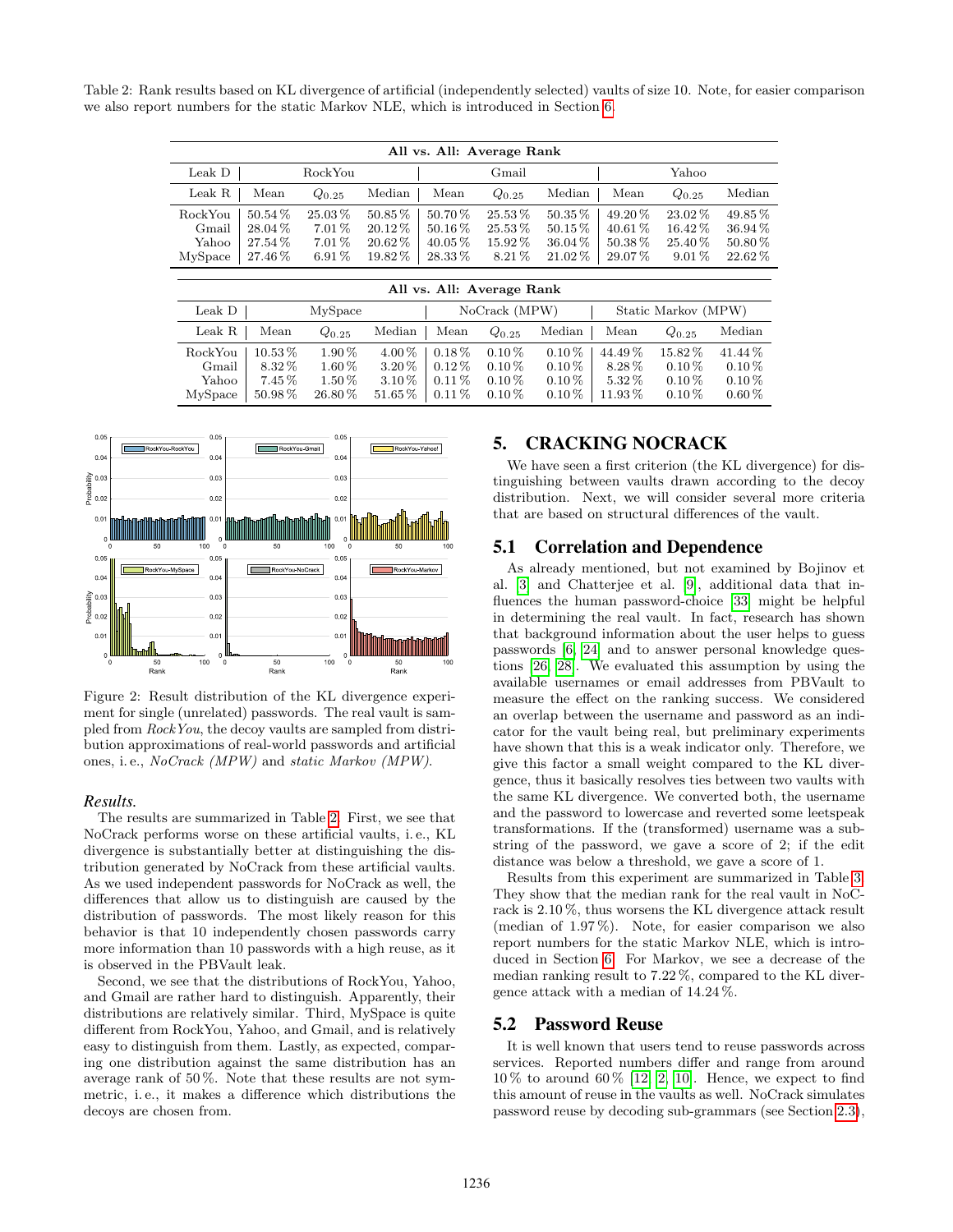<span id="page-7-0"></span>Table 3: Rank results based on four different attacks against entire vaults, where smaller numbers mean a more efficient attack. Note, for easier comparison we also report numbers for the static Markov NLE, which is introduced in Section [6.](#page-8-0) Decoy vaults are chosen from the NoCrack or Markov distribution, real vaults are chosen from the PBVault distribution. We list the results for varying classes of vault sizes.

| <b>Correlation Attack</b> |            |                           |                                                    |             |                             |                   |  |  |  |
|---------------------------|------------|---------------------------|----------------------------------------------------|-------------|-----------------------------|-------------------|--|--|--|
| PBVault                   |            | NoCrack: $30 \times 10^6$ |                                                    |             | Static Markov               |                   |  |  |  |
| Vault Size                | Mean       | $Q_{0.25}$                | Median                                             | Mean        | $Q_{0.25}$                  | Median            |  |  |  |
| $2-3$                     | $9.56\,\%$ |                           | $0.88\%$ 2.10 %                                    | $30.46\,\%$ |                             | $0.39\%$ 14.66 \% |  |  |  |
|                           |            |                           | $4-8$ 6.20 % 1.00 % 2.75 % 25.65 % 0.33 % 8.69 %   |             |                             |                   |  |  |  |
| $9 - 50$                  |            |                           | $3.41\%$ $0.53\%$ $1.88\%$                         |             | $19.31\%$ $0.12\%$ $2.10\%$ |                   |  |  |  |
|                           |            |                           | All   6.36 % 0.92 % 2.10 %   25.08 % 0.18 % 7.22 % |             |                             |                   |  |  |  |
|                           |            |                           |                                                    |             |                             |                   |  |  |  |
|                           |            |                           |                                                    |             |                             |                   |  |  |  |

| Policy Attack     |                             |                           |                                                           |                                        |               |                                |  |  |  |
|-------------------|-----------------------------|---------------------------|-----------------------------------------------------------|----------------------------------------|---------------|--------------------------------|--|--|--|
| PBVault           |                             | NoCrack: $30 \times 10^6$ |                                                           |                                        | Static Markov |                                |  |  |  |
| Vault Size   Mean |                             |                           | $Q_{0.25}$ Median Mean                                    |                                        | $Q_{0.25}$    | Median                         |  |  |  |
| $2-3$             | $3.43\,\%$<br>$9-50$ 1.74 % | $0.70\,\%$<br>$0.85\,\%$  | $1.42\%$<br>$4-8$   2.44 % 0.72 % 1.34 %   17.47 % 0.18 % | $20.03\%$<br>$1.26\%$   17.07\% 1.20\% | $0.48\%$      | 15.29%<br>$8.96\,\%$<br>11.24% |  |  |  |
|                   |                             |                           | All   2.54 % 0.80 % 1.37 %   18.31 % 0.38 % 12.82 %       |                                        |               |                                |  |  |  |

and for our Markov model-based NLE we implemented a similar solution. If implemented incorrectly, i. e., if the NLE outputs vaults with an unrealistic password reuse, this can be used as an indicator for real vaults as well. Similar to the correlation feature of Section [5.1,](#page-6-2) preliminary tests have shown that reuse is a relatively weak indicator, thus again, we use it with a small weight only, mostly breaking ties in the KL divergence.

For each vault, we calculate the reuse rate, i. e., given two randomly chosen passwords from the vault, what is the probability that these two are equal. In addition, we calculated a reuse rate for "similar" passwords, where similarity is measured by the Levenshtein edit distance for thresholds ranging from 1 to 5. This measure has been used before [\[2\]](#page-10-6) in the context of reuse. Finally, we use a weighted average of these six reuse rates as the final indicator.

Results from these experiments are summarized in Table [3.](#page-7-0) We see that the results do not vary greatly. The median rank for the real vault with NoCrack is 1.99 %, thus does not improve the KL divergence attack result (median of 1.97 %). For Markov, we see the same, with a median ranking result of 14.28 % compared to the KL divergence attack with a median of  $14.24\%$ . These results show that both, the NoCrack NLE as well as the Markov NLE, accurately simulate the available data in PBVault. However, there is no other data available to cross-check these results, and we expect this attack to perform better on fresh data, which may have a different behavior in terms of password reuse.

#### 5.3 Password Policies

Many websites enforce password-composition policies on the passwords of its users. These rules differ from site to site and may change over time. Thus, it is difficult for an NLE to create passwords for a specific site that adhere to the imposed rules, without "overdoing" it and choosing unrealistically strong passwords. Bojinov et al. [\[3\]](#page-10-3) surveyed policies for the Kamouflage system and found that the majority of large sites apply a minimum length criterion, e. g., at least 8 chars that should be considered by an NLE. We found that Chatterjee et al. [\[9\]](#page-11-12) reported policy compliance

| <b>Reuse Attack</b>                                   |            |                                                           |                          |                                                                               |            |                  |  |  |  |
|-------------------------------------------------------|------------|-----------------------------------------------------------|--------------------------|-------------------------------------------------------------------------------|------------|------------------|--|--|--|
| NoCrack: $30 \times 10^6$<br>PBVault<br>Static Markov |            |                                                           |                          |                                                                               |            |                  |  |  |  |
| Vault Size   Mean                                     |            |                                                           | $Q_{0.25}$ Median   Mean |                                                                               | $Q_{0.25}$ | Median           |  |  |  |
| $2 - 3$<br>$9 - 50$                                   | $9.59\,\%$ | $0.95\,\%$<br>4-8 $5.97\%$ 0.96 $\%$<br>$3.14\%$ $1.12\%$ | $2.11\%$                 | 31.48%<br>$1.94\%$ 26.86\% 0.17\% 9.72\%<br>$1.74\%$   24.83 % 1.18 % 12.69 % |            | $0.49\%$ 16.82 % |  |  |  |
|                                                       |            |                                                           |                          | All   6.21 % 0.99 % 1.99 %   27.76 % 0.39 % 14.28 %                           |            |                  |  |  |  |

| <b>Best Attack</b>                                    |            |                                  |                                                                          |                          |                              |                   |  |  |  |  |
|-------------------------------------------------------|------------|----------------------------------|--------------------------------------------------------------------------|--------------------------|------------------------------|-------------------|--|--|--|--|
| NoCrack: $30 \times 10^6$<br>PBVault<br>Static Markov |            |                                  |                                                                          |                          |                              |                   |  |  |  |  |
| Vault Size                                            | Mean       |                                  | $Q_{0.25}$ Median                                                        | Mean                     |                              | $Q_{0.25}$ Median |  |  |  |  |
| $2-3$<br>$9 - 50$                                     | $3.36\,\%$ | $0.67\,\%$<br>$1.53\%$ 0.10 $\%$ | $1.44\%$<br>$4-8$ 2.43 % 0.73 % 1.34 % 16.51 % 0.11 % 7.88 %<br>$1.01\%$ | $19.11\%$<br>$12.69\,\%$ | $0.10\,\%$<br>$0.15\%$ 1.53% | $13.64\%$         |  |  |  |  |
|                                                       |            |                                  | All   2.43 % 0.56 % 1.31 %   16.15 % 0.17 % 6.54 %                       |                          |                              |                   |  |  |  |  |

for their UNIF NLE, which builds computer-generated passwords, but not for the main NLE, the vault-generating SG. In the following experiments, we assume that the user has at least one account stored in the vault that requires a minimum password length of 8. If decrypting the vault yields a shorter password for this specific account, we discard this vault as being non-compliant.

Some results from this experiment are summarized in Table [3.](#page-7-0) They show that the median rank for the real vault in NoCrack is 1.37 %, thus improving the KL divergence attack result (median of 1.97 %). For Markov, we see the same, with a median ranking result of 12.82 % compared to the KL divergence attack with a median of 14.24 %.

In principle, it is possible to prevent attacks based on the violation of password policies. One would need to keep track of password policies for the sites of interest, and modify the encoder to only generate compliant passwords. This task is, however, complicated by the fact that policies change over time, so we might need to re-encode the vault when a policy has changed. Also, password policies are not available in a machine-readable format, yet. However, a first solution for this problem has been proposed by Horsch et al. [\[16\]](#page-11-24).

<span id="page-7-1"></span>

Figure 3: The median rank of all PBVault vault sizes (2-50).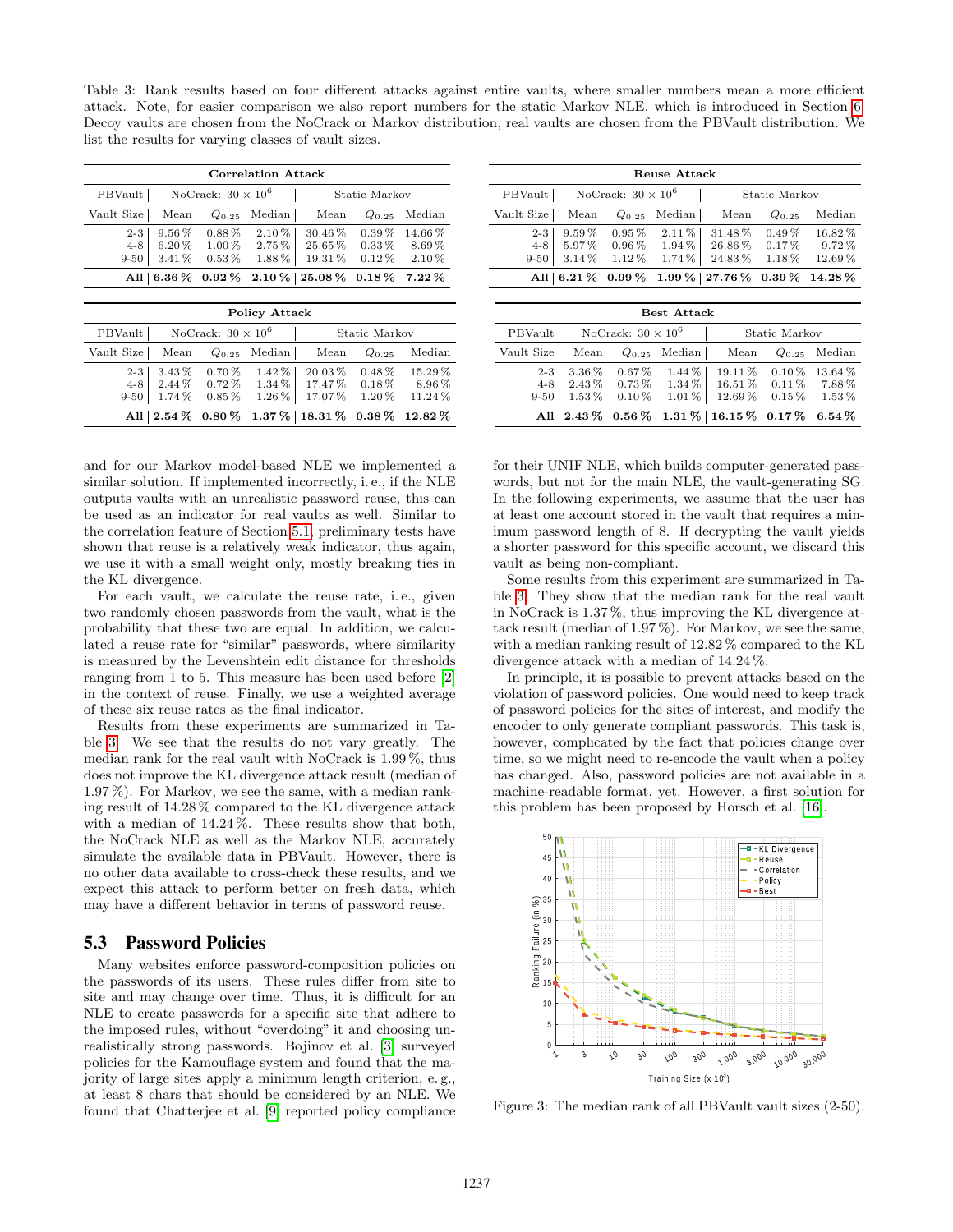# <span id="page-8-2"></span>5.4 Best: Combining the Factors

Finally, we combine the features Policy, Correlation, and KL divergence to an overall classifier. The results of this experiment are summarized in Table [3.](#page-7-0) They show that the median rank for the real vault in NoCrack is 1.31 %, thus improve the KL divergence attack result (median of 1.97 %). For Markov, we see the same, with a median ranking result of 6.54 % compared to the KL divergence attack with a median of 14.24 %. In Figure [3](#page-7-1) we depict the summarized attack results against the NoCrack NLE for different training sizes, showing analog to Section [4.3](#page-5-1) how an increased training set improves the ranking across all classifiers.

## 5.5 Further Remarks

Besides the already discussed structural differences of passwords, there are some more criteria that might be considered. First of all, knowing a leaked password from a website might be a great way to distinguish real from decoy vaults. Furthermore, as already mentioned by Chatterjee et al. [\[9\]](#page-11-12) if a vault is stolen twice, the security falls back to that of a conventional PBE. The lack of real-world sample data does not allow experiments on the correlation of master passwords and corresponding domain passwords. Furthermore, the security pledge of NoCrack is somehow counterintuitive, as using a more unique (secure) self-chosen domain password facilitates distinguishing. Finally, if a website reports that an entered password was correct in the past like Facebook does, it might be a further help for an attacker to find the real vault, even though the user changed some domain passwords after the vault has been stolen.

# <span id="page-8-0"></span>6. ADAPTIVE NLES BASED ON MARKOV MODELS

Next, we describe a (static) NLE based on Markov models which has better properties than the PCFG-based NLE from NoCrack. Then we show how to turn this NLE into an adaptive NLE, and how this can improve the resistance against ranking attacks.

#### <span id="page-8-1"></span>6.1 Static NLEs Based on Markov Models

Markov models are tools to model stochastic processes, widely used for natural language processing like automatic speech recognition. Recently, they have established themselves as an important tool for password guessing [\[23,](#page-11-25) [11,](#page-11-7) [30,](#page-11-10) [21\]](#page-11-26) as well as measuring password strength [\[7\]](#page-10-5). In fact, an NLE based on Markov models was briefly tested by the authors of NoCrack [\[9\]](#page-11-12) but dismissed in favor of a PCFGbased NLE.

#### *Markov Models.*

In an n-gram Markov model one models the probability of the next token in a string based on a prefix of length  $n-1$ . Hence, for a given sequence of tokens  $c_1, \ldots, c_m$ , an *n*-gram Markov model estimates its probability as

$$
P(c_1, \ldots, c_m)
$$
\n
$$
= P(c_1, \ldots, c_{n-1}) \cdot \prod_{i=n}^m P(c_i|c_{i-n+1}, \ldots, c_{i-1}).
$$
\n(1)

We use 4-grams, which offer a good trade-off between memory consumption, speed, and accuracy [\[11,](#page-11-7) [21\]](#page-11-26), and we use the full set of printable ASCII characters (95 characters). The required *initial probabilities* (IP)  $P(c_1, \ldots, c_3)$  and transition probabilities (TP)  $P(c_4|c_1,\ldots,c_3)$  are estimated as the relative frequencies from training data, where we use the RockYou dataset. We apply simple additive smoothing to account for unseen n-grams. We train individual Markov models for each length in the range of 4 to 12 characters.

#### *Encoding of a Password* pwd*.*

The encoding is a (probabilistic) mapping from the set of passwords to bitstrings. To compute this encoding we fix an ordering of  $n$ -grams (e.g., the alphabetic ordering). For each transition probability, i. e., for each prefix of length 3, the fixed order gives us a partition of the interval  $[0, 1)$  into segments whose lengths just correspond to the transition probabilities. For a given transition in *pwd*, we determine the corresponding segment [a, b) (where  $b - a = P(x_4|x_1, \ldots, x_3)$ ). From this segment, we sample a uniformly chosen value s. This process is repeated for all transitions in the string pwd, and likewise for the initial probability and for the length of the password. Finally, this process yields a vector  $S = (s_1, \ldots, s_{\text{len}(pwd)-1})$  of len(pwd) – 1 values. The vector  $\vec{S}$  can be encoded into a binary string using techniques similar to previous work [\[9\]](#page-11-12).

# *Decoding of a Vector*  $\vec{S}$ *.*

The (deterministic) decoding of a vector  $\vec{S}$  is straightforward. The first value  $s_1$  determines a length l for the password, after deciding in which segment it falls. In addition, this tells us which Markov model to use. The value  $s_2$  determines the first 3-gram of pwd, and the subsequent values  $s_3, \ldots, s_{l-1}$  determine the remaining transition *n*-grams.

#### *Handling Vaults.*

To simulate password reuse in a way similar to NoCrack's SG model, we generate vaults with related passwords. We determine the desired level of password reuse from the vaults in the PBVault set. We measured both exact reuse as well as reuse of similar passwords with a small Levenshtein distance (cf. [\[2\]](#page-10-6)). The measured reuse rates are (48.52, 9.81, 4.17, 2.74, 2.08, 2.72) for Levenshtein distances of 0 to 5, respectively. Constructing vaults to match a given vector of reuse is not trivial, as there is a high level of interaction between the similar passwords. We construct vaults by selecting a "base password" and using that for a fraction of  $M_0$  of passwords in the vault (exact reuse). Furthermore, we add a fraction of  $M_1, \ldots, M_5$  of passwords with a Levenshtein distance of  $1, \ldots, 5$  to the base password, respectively. The remainder of the passwords is filled up with unrelated passwords. All these passwords relate to each other, so the actual fraction of passwords with an edit distance of 1 will in general higher than  $M_0$ . We empirically determined values  $\dot{M} = (M_i)$  such that the reuse rates match the empirical results given above. We used values  $\overrightarrow{M} = (0.66, 0.06, 0.02, 0.01, 0.015)$ , adding Gaussian noise with  $\sigma^2$  of  $(0.06, 0.034, 0.008, 0.004, 0.012)$ , respectively.

The related passwords are determined by modifying the last transition probability, which models most of the modified reuse found in practice [\[10\]](#page-11-23). More sophisticated approaches can be tested for real-world implementations. For example, by considering more than the last  $n$ -gram position and more precisely simulating user behavior [\[32,](#page-11-27) [33\]](#page-11-18).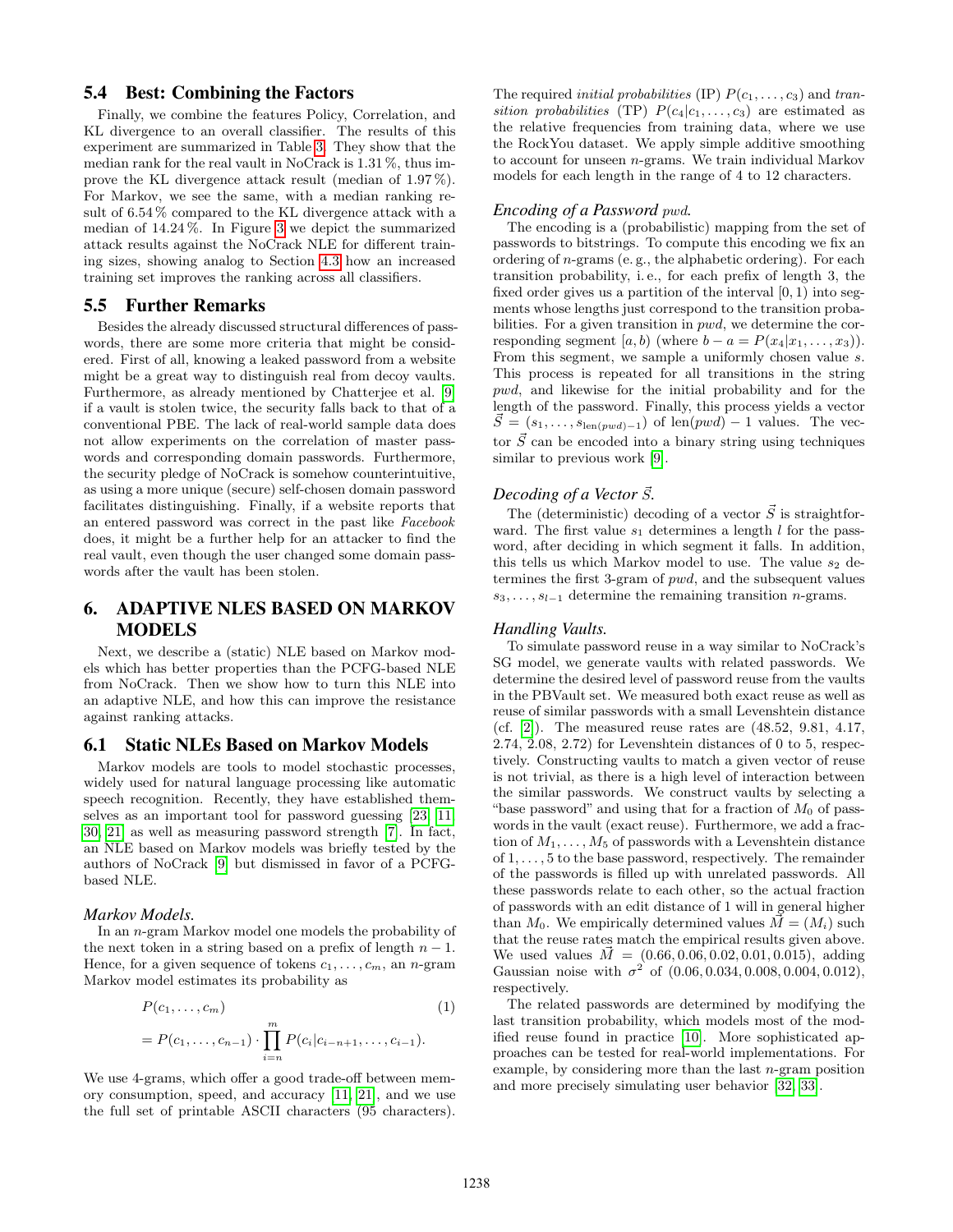<span id="page-9-0"></span>Table 4: Rank results based on a KL divergence attack of entire vaults, where smaller numbers mean a more efficient attack. Decoy vaults are chosen from the static Markov or adaptive Markov distribution; real vaults are chosen from the PBVault distribution. For better comparability to previous work [\[9\]](#page-11-12) we list results for varying classes of vault sizes.

| <b>KL Divergence Attack</b> |             |               |                      |        |                 |        |  |  |  |
|-----------------------------|-------------|---------------|----------------------|--------|-----------------|--------|--|--|--|
| PBVault                     |             | Static Markov |                      |        | Adaptive Markov |        |  |  |  |
| Vault Size                  | Mean        | $Q_{0.25}$    | Median               | Mean   | $Q_{0.25}$      | Median |  |  |  |
| $2 - 3$                     | 31.50%      | $0.45\%$      | 16.83%               | 42.21% | 12.66%          | 33.01% |  |  |  |
| $4 - 8$                     | 26.88%      | $0.17\%$      | $9.71\%$             | 39.55% | 11.36%          | 32.32% |  |  |  |
| $9 - 50$                    | 24.81%      | $1.21\%$      | 12.49%               | 38.63% | 4.46%           | 36.83% |  |  |  |
| All                         | $27.77\,\%$ | $0.39\,\%$    | $14.24\%$ 40.12 $\%$ |        | $9.12\%$        | 35.14% |  |  |  |

# 6.2 Baseline Performance

First, we determine how well this static NLE performs. Therefore, we first rerun the experiments based on KL divergence that were presented in Sections [4.3](#page-4-1) and [4.4.](#page-5-2)

#### *6.2.1 Kullback–Leibler Divergence Attack*

We first describe the results for *entire vaults*. The setup is similar to the setup described in Section [4.3,](#page-4-1) i. e., we choose real vaults from the PBVault list, and decoy vaults according to the distribution generated by the Markov model.

For determining the reference distribution, we slightly deviate from the previous approach of sampling the distribution empirically. There are two reasons for this. First, for Markov models, it is easy to extract an explicit description of the probability distribution from the code, namely by copying the IP and TP tables. This information is more accurate than an approximation based on sampling, and thus preferable. Second, it turned out that the probability distribution generated by Markov models is much more "spread out" than the distribution generated by NoCrack, which is more concentrated on fewer values. (For illustration we sampled  $1.5 M$  passwords for both distributions. We obtained  $250 k$ unique passwords for NoCrack and 1.25 M unique passwords for Markov.)

The results are shown in Table [4.](#page-9-0) Comparable results for NoCrack can be found in Table [1.](#page-5-0) We see that the Markov NLE is substantially more robust against this attack, with an average rank of  $27.8\%$  (NoCrack:  $6.2\%$ ) and median 14.2 % (NoCrack: 2.0 %). Interestingly, for the weak vaults, there is no big difference:  $Q_{0.25}$  is 0.4 and 1.0, respectively.

The results for artificial vaults (independently chosen, size 10) can be found in Table [2.](#page-6-1) Here we see that Markov performs similar to NoCrack, with a median of 0.1 %, and only slightly better for the mean. The only exception is in the comparison with RockYou, for which it performs relatively close to random. For the other lists, the median is 0.1 % each, equal to NoCrack, only the median being slightly better with values between 5.3 % and 11.9 %.

#### *6.2.2 Machine Learning Attacks*

We also re-created the original attack based on machine learning, in order to check how well the Markov NLE fares against it. The NoCrack paper gives limited details only. In the full version [\[9\]](#page-11-12) of the paper, they report their best performing ML engine was a Support Vector Machine (SVM) with a radial basis function kernel. They constructed four SVM-based classifiers, one for each of the following feature

<span id="page-9-1"></span>Table 5: Ranking results for the re-created ML classifier, for NoCrack and static Markov, both with MPW and SG. To facilitate the comparison between the original SVM and our re-implementation, we list the results for NoCrack by Chatterjee et al. [\[9\]](#page-11-12) as well.

| Kind                                                                     |                                 | ML Single (MPW)                     |                                     | ML Vaults (SG)                       |                                      |                                      |
|--------------------------------------------------------------------------|---------------------------------|-------------------------------------|-------------------------------------|--------------------------------------|--------------------------------------|--------------------------------------|
| Feature                                                                  | $\left[9\right]$                |                                     | NoCrack S. Markov                   | [9]                                  | NoCrack                              | S. Markov                            |
| Repeat ct. $\vert 0.60\,\% \vert$<br>Edit dist.<br>$n$ -gram<br>Combined | 1.20%<br>$0.60\,\%$<br>$1.00\%$ | 4.71%<br>1.71%<br>2.83%<br>$0.54\%$ | 3.43%<br>1.28%<br>2.13%<br>$0.40\%$ | 37.40%<br>41.40%<br>38.50%<br>39.70% | 38.45%<br>35.52%<br>38.90%<br>37.80% | 45.30%<br>35.10%<br>32.72%<br>40.91% |

vectors: Repeat count (including numbers for the uniqueness of passwords, leetspeak transformations, capitalization, and tokens within a vault); Edit distance (including numbers for password pairs of different edit distances); n-gram structure (comprises percentage frequencies for the most popular n-grams, to characterize token reuse); Combined (combination of the three features above). We re-created the classifier with the information available and some deliberate tuning of the parameters, obtaining a classifier that shows similar performance to the original classifier. The results both for vaults and artificial vaults (called MPW in NoCrack's terminology) are shown in Table [5.](#page-9-1) To facilitate the comparison between the original SVM and our re-implementation, we list the results for NoCrack by Chatterjee et al. [\[9\]](#page-11-12) as well. We see that both NoCrack and Markov perform very similar against this classifier and that the values are very similar to the reported ones for vaults and similar for MPW. However, this is mostly a sign for the ineptness of the used features, as we have seen that KL divergence is substantially better in ranking than this classifier.

# <span id="page-9-2"></span>6.3 Adaptive Construction

The basic idea of the adaptive construction is to modify the n-gram model such that it does not assign very low probabilities to passwords that actually appear in the vault. Otherwise, the appearance of a very improbable password in a candidate vault would be a strong signal for the real vault. Therefore, we modify the transition probabilities of an n-gram model as follows: (i) For each password occurring in the vault, we choose one n-gram from that password at random and increase the probability by multiplying it with 5. (ii) For all remaining  $n$ -grams, we increase probabilities by a factor of 5 with a probability of 20 %. (iii) Finally, we re-normalize all probabilities. Here, the constants 5 and 20 % are determined empirically to work well and provide reasonable security guarantees (see below). In the next subsection, we establish that the resulting (adaptive) NLE prevents online-verification attacks much better than previously seen (static) NLEs, and we discuss the security implications of the adaptive property in the subsequent section.

# 6.4 Performance of the Adaptive NLE

To evaluate the performance of the adaptive NLE, we rerun the same experiment as before using KL divergence and the PBVault dataset. The results are summarized in Ta-ble [4.](#page-9-0) They show that the real vault  $cv_{real}$  is ranked on average among the 40.12 % of the most likely vaults, thus increasing the amount of online guessing substantially. Note specifically that the 1st Quartile dropped from 0.39 % for the static Markov NLE to 9.12 % for the adaptive Markov NLE.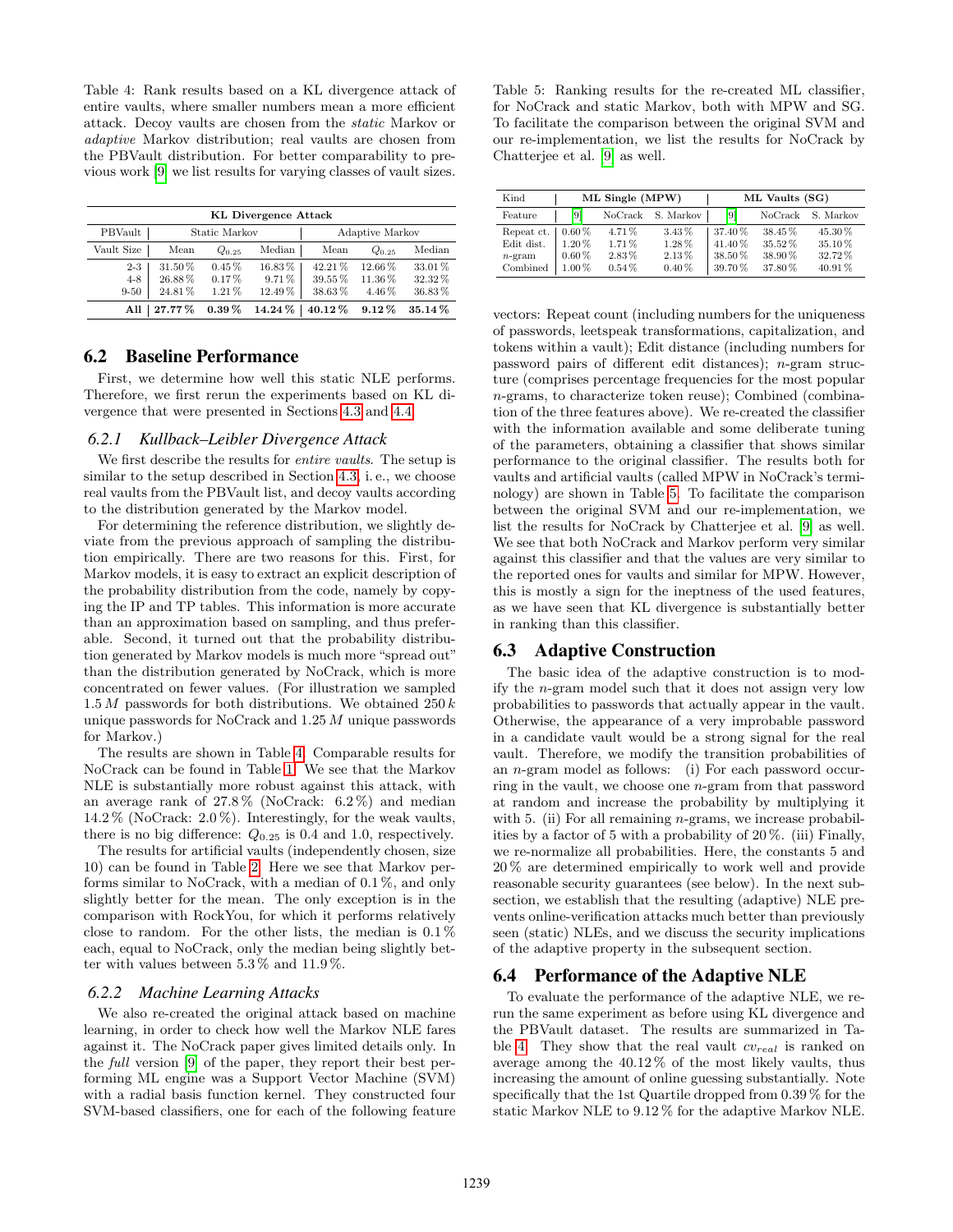We tested several other boosting constants  $(2, 4, 5, 6, 8, 10)$ which resulted in the following mean values  $(33.71\%, 39.38\%,$ 40.12 %, 40.36 %, 41.56 %, 43.4 %). We considered 5 to be suitable as beyond the improvements are small.

# 6.5 Security of the Adaptive NLE

We have to assume that an attacker is able to determine which *n*-grams have been boosted in the process, either because the attacker knows which corpus the original  $n$ -gram model has been trained on, or because the attacker is able to notice deviations from a "normal" distribution. In this case, it might be possible to infer information about the passwords stored in the vault. (In fact, if we only boosted  $n$ -grams for passwords in the vault and omitted the random boosting of other n-gram probabilities, then this would give rise to an easy and very efficient attack.) Next, we will show that the information that an attacker can infer is very limited.

Let  $B$  be the set of those *n*-grams that have been boosted (and this set is known to the attacker). Consider a password pwd, which might or might not be in the vault, and let N be the set of n-grams that pwd contains. Depending on if it is in the vault or not, the size of the intersection  $N \cap B$  will change (it will be larger on average if pwd is in the vault, as in this case  $N \cap B$  is guaranteed to be greater than 1). We consider the influence that learning the value  $i := N \cap B$ has on the probability of seeing a password  $pwd_0$ . The ratio between  $P(pwd = pwd_0)$  and  $P(pwd = pwd_0|i = i_0)$  can be estimated as follows, using Bayes' rule, writing  $f(k; n, p)$  for the probability mass function of the Binomial distribution, writing  $len(pwd)$  for the length of a password and  $p = 0.2$ :

$$
\frac{P(pwd = pwd_0|i = i_0)}{P(pwd = pwd_0)} = \frac{P(i = i_0|pwd = pwd_0)}{P(i = i_0)}
$$

$$
= \frac{f(i_0 - 1; len(pwd) - 3, p)}{f(i_0; len(pwd) - 2, p)} < \frac{1}{1 - p} = 1.25
$$

In other words, even an adversary knowing the exact set of boosted n-grams will increase the estimate of the probability of the correct password by a factor of 1.25, which has a very limited effect on the guessing behavior for an online guessing attack. The exact influence on password guessing depends on the precise distribution of passwords, or more specifically on the attacker's belief about the password distribution, and is thus hard to precisely quantify.

# 6.6 Limitations of the Adaptive NLE

Finally, we discuss some limitations of adaptive NLEs and the Markov-based adaptive NLE in particular. Adaptive NLEs demonstrate an interesting direction to overcome fundamental limitations of static NLEs, as we have demonstrated in Section [4.](#page-4-0) However, more work is required to better understand the mechanisms for providing adaptive NLEs and to quantify their security guarantees.

Our method for implementing adaptive NLEs based on n-gram models shows a first step towards realizing adaptive NLEs. The technique is straightforward, but better methods may exist. Note that we are unaware of an easy and promising way to base adaptive NLEs on PCFGs. The parameters that we used were determined empirically and seem to work well, but a more systematic treatment may reveal parameters with better overall performance. Altogether, we consider adaptive NLEs as still being work-in-progress.

So far we have considered vaults that do not change over time. If a new password is added to a vault, one possible way is to re-encode the entire vault as described in Section [6.3.](#page-9-2) Then the construction is vulnerable to the same intersection attack as NoCrack: Given the same vault before and after adding a new password, the correct master password will decrypt both vaults to the same set of passwords, whereas a wrong master password will decrypt to different decoys with high probability. It is unclear how this problem can be avoided, both for static and adaptive vaults.

# 7. CONCLUSION

There are various attacks against cracking-resistant vaults, of which distribution-based attacks are only one possible class. We showed that the proposed NoCrack NLE, which is based on a PCFG model, is too simple. We highlighted that the inability to distinguish, of the applied SVM-based machine learning engine, does not serve as a lower-bound security guarantee. Rather, we provided a distribution-based attack, utilizing KL divergence, which can distinguish real from decoy vaults. Additionally, we described further issues that need to be considered for the construction of a wellperforming NLE. Next, we demonstrated that our proposed n-gram model outperforms the PCFG-based solution. Moreover, we introduced the notion of adaptive NLEs, where the generated distribution of decoy vaults depends on the actual passwords stored in the vault. This makes it unnecessary to "predict" the changes in password distributions over time, an inherent flaw of static NLEs. Unfortunately, the lack of real-world statistics and sample data on vaults does not exactly ease the situation in vault security research.

# 8. ACKNOWLEDGMENTS

This work was supported by the German Research Foundation (DFG) Research Training Group GRK 1817/1.

# 9. REFERENCES

- <span id="page-10-2"></span>[1] AgileBits, Inc. 1Password Support: Technical Document – OPVault Format, Dec. 2012. [https://support.1password.com/opvault-design,](https://support.1password.com/opvault-design) as of August 16, 2016.
- <span id="page-10-6"></span>[2] D. V. Bailey, M. Dürmuth, and C. Paar. Statistics on Password Re-use and Adaptive Strength for Financial Accounts. In Conference on Security and Cryptography for Networks, pages 218–235. Springer, 2014.
- <span id="page-10-3"></span>[3] H. Bojinov, E. Bursztein, X. Boyen, and D. Boneh. Kamouflage: Loss-resistant Password Management. In European Conference on Research in Computer Security, pages 286–302. Springer, 2010.
- <span id="page-10-1"></span>[4] J. Bonneau. Guessing Human-chosen Secrets. PhD thesis, University of Cambridge, 2012.
- <span id="page-10-0"></span>[5] J. Bonneau, C. Herley, P. C. van Oorschot, and F. Stajano. The Quest to Replace Passwords: A Framework for Comparative Evaluation of Web Authentication Schemes. In IEEE Security and Privacy, pages 553–567. IEEE, 2012.
- <span id="page-10-4"></span>[6] C. Castelluccia, A. Chaabane, M. Dürmuth, and D. Perito. When Privacy Meets Security: Leveraging Personal Information for Password Cracking. CoRR, abs/1304.6584, 2013.
- <span id="page-10-5"></span>[7] C. Castelluccia, M. Dürmuth, and D. Perito. Adaptive Password-Strength Meters from Markov Models. In